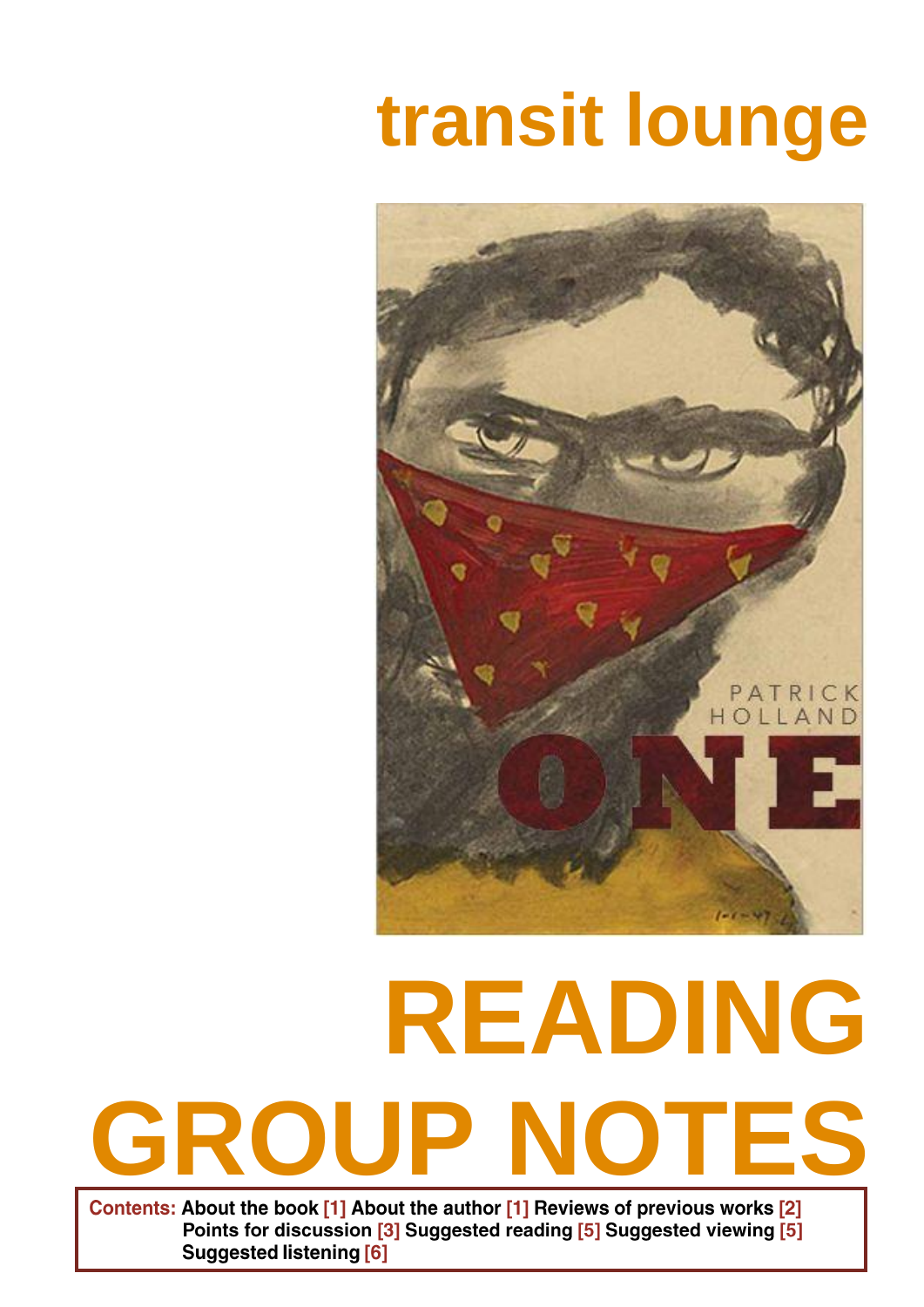#### **About the book**

The last bushrangers in Australian history, James and Patrick Kenniff, were at the height at their horse thieving operation at turn of the 20th century. In *One*, troops cannot pull the Kenniff Gang out of the ranges and plains of Western Queensland – the brothers know the terrain too well, and the locals are sympathetic to their escapades. When a policeman and a station manager go out on patrol from tiny Upper Warrego Station and disappear, Sergeant Nixon makes it his mission to pursue the gang, especially Jim Kenniff, who becomes for him an emblem of the violence that resides in the heart of the country.

From the award-winning author of *The Mary Smokes Boys*, *One* is a novel of minimalist lyrical beauty that traverses the intersections between violence and love. It asks what right one man has to impose his will on another, and whether the written law can ever answer the law of the heart.

#### **About the author**

Patrick Holland is an Australian novelist and short story writer who grew up in outback Australia, later working as a horseman in the Maranoa district and as a ringer in the Top End. He has travelled widely throughout Asia, studying language and literature at Qingdao University and Beijing Foreign Studies University, and at the Ho Chi Minh Social Sciences University in Vietnam.

His works include *Navigatio* [Transit Lounge 2014], shortlisted for Queensland Literary Awards - People's Choice Book of the Year 2015**;** *The Darkest Little Room* [Transit Lounge 2012], Pulp Curry Top 5 Crime Books of 2012, and film optioned to Scott Street Films; *Riding the Trains in Japan: Travels in the Sacred and Supermodern East* [Transit Lounge 2011], shortlisted for the 2012 Queensland Literary awards - Best Non-fiction, shortlisted for the 2012 *Courier Mail* People's Choice Award; *The Mary Smokes Boys* [Transit Lounge 2011], longlisted for the 2011 Miles Franklin Award, shortlisted for the 2011 *The Age* Book of the Year, the A*ustralian Book Review* Book of the Year 2011, the *Adelaide Advertiser* Book of the Year 2011, *Readings* Book of the Year 2011; *The Source of the Sound* [ANZ Hunter Publishers/Salt Publishing 2010], winner of the Walter Scott Prize 2010, shortlisted for the Steele Rudd Prize 2011 and *The Long Road of the Junkmailer* [UQP 2006], shortlisted for the Commonwealth Writers' Prize Best First Book 2006, winner of the Queensland Premier's Award - Best Emerging Author 2005.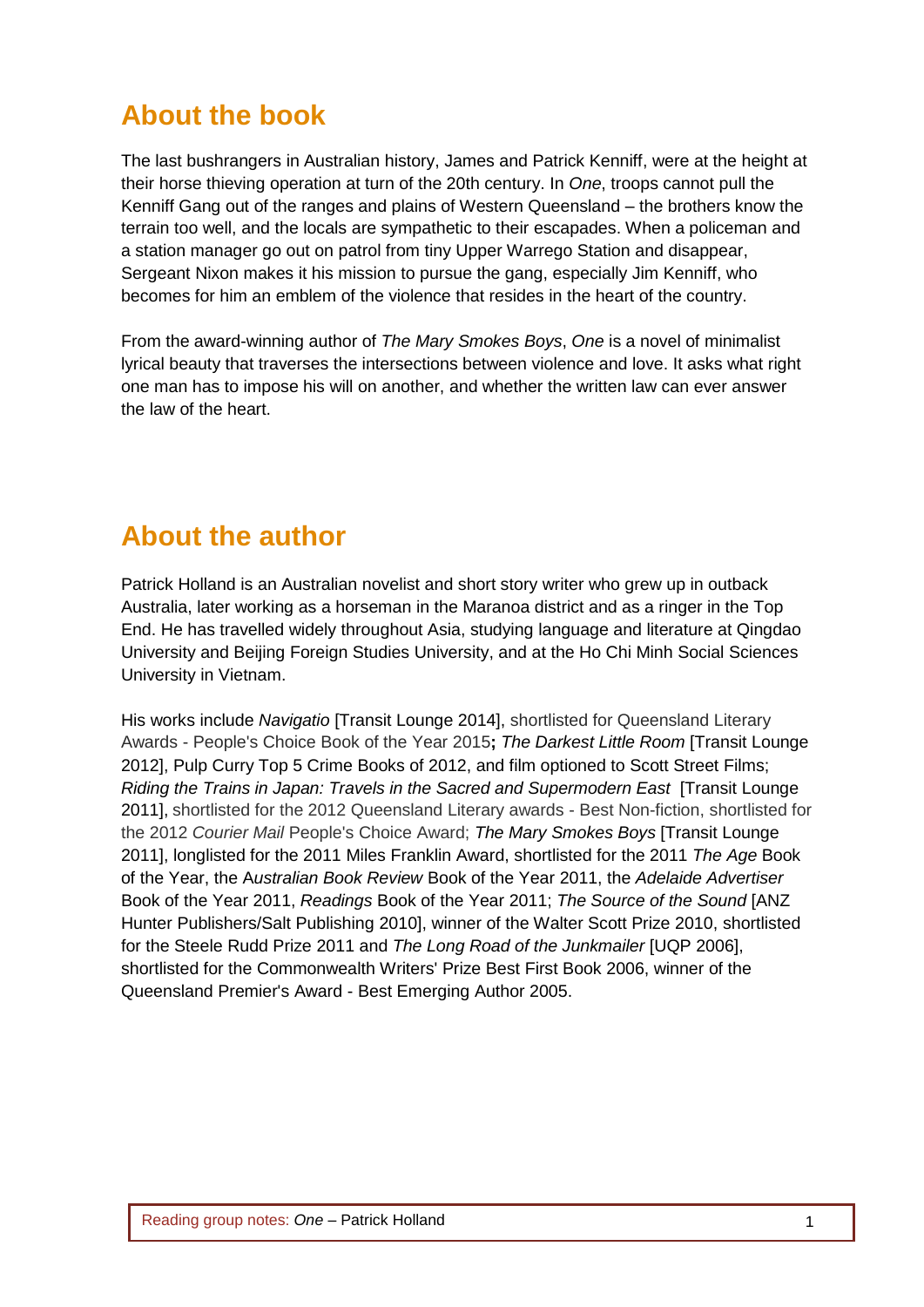#### **Reviews of previous works**



'…A beautiful mediation on losing one way and finding another. It is sensual and soulful. A rich and mellow book, one to take time over and savour in its many moods.' Michael McGirr, author of *Things You Get For Free* and *Bypass*



'The dialogue is tough and curt, the descriptions often achingly beautiful…the perfect 21st-century Australian novel, exposing the cruel underbelly of life in the Asia-Pacific region while also managing to be a cracking read.' Chris Flynn, *The Age* and S*ydney Morning Herald*

'…this is both a stunning page-turner and an investigation into the dim caverns of the human heart and soul that bears comparison to Graham Greene and Joseph Conrad.' Matthew Condon, author of *The Toe Tag Quintet*, *Three Crooked Kings* and *Jacks and Jokers.*



'… a patient, observant book, and also a joyful, knowledgeable one.' William Heyward, *Australian Book Review*

'… Reading *Riding the Trains* in Japan is a meditative experience, and I found much more to contemplate once I put the book down.' Ingrid Josephine, *Readings Monthly*



'Barely a scene or image is wasted ... He weaves Hemingway's blunt sentences and carved dialogue with the old fashioned storytelling of a folk tale imbued with the dark romance of a Nick Cave ballad.' Jo Case, *The Age*

'This book is poetic, moving and will haunt the reader long after the story is over.' Krissy Kneen, author of *Affection* and *Triptych*



'Beautiful and bittersweet ... written in tough lean prose, its denouement leaves a lingering impression.' *Sydney Morning Herald*



'A quite brilliant debut' *The Australian*

'His imagination is unrivalled' *Good Reading Magazine*

'Quirky, magical, melancholic and utterly readable' *Bookseller + Publisher*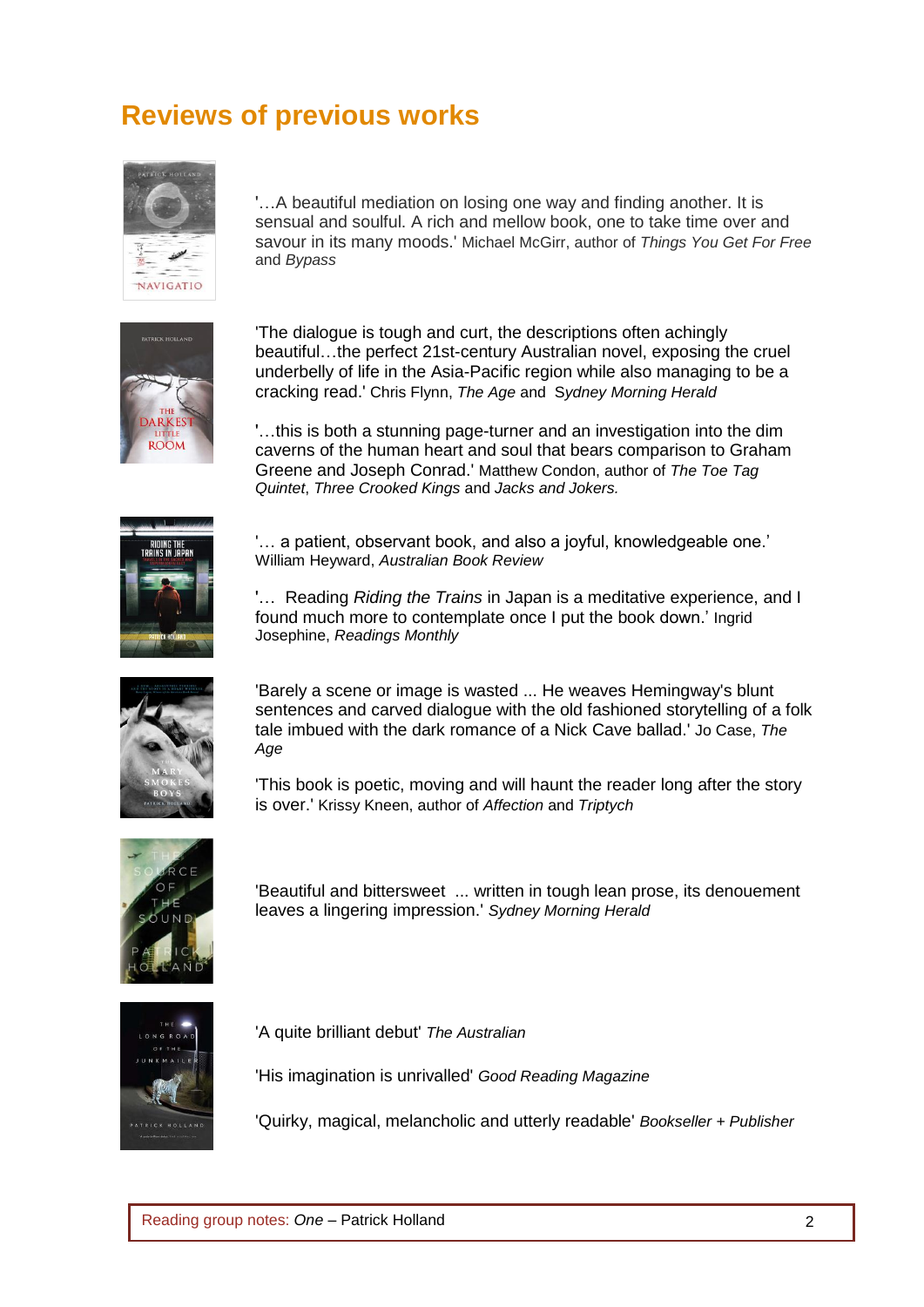### **For discussion**

- Explain the significance of the title of the book. Did your interpretation of the title change as you read? In what ways and why?
- *One* is Holland's fictionalised account of the last police hunt for Australian bushrangers James and Patrick Kenniff in 1902. What do you think of this technique of fictionalising actual events? How did it affect your enjoyment of, and interest in, the narrative?
- Holland uses repetition, both at sentence level and at chapter level. What effect does this have on the narrative?
- Landscape in *One* can be seen as a character in its own right. What is its actual and metaphorical role in the unfolding of this story? What effect does the emptiness of this silent landscape have on the characters?
- What does this novel tell us about power relationships between cultures in the late 1800s/early 1900s in Australia? Thinks of the way the landowners, the Irish, the Aborigines and Chinese are portrayed. How does this relate to the way we see different cultures nowadays?
- The law is extremely important to Sergeant Nixon. Is it because he believes in justice, or is it a crutch? Does his attitude towards it change throughout the novel? Discuss.
- Whilst Sergeant Nixon and Jim Kenniff seem to have opposing personalities, there are, in fact, many similarities to their characters. Discuss.
- Secondary characters are said to support the Kenniff brothers, and the Skillington boy believes 'every man, woman and child loves [Jim]' [p343] – is this a survival tactic on their part, or genuine liking for the brothers? Discuss.
- What part do women play in the core emotional relationships of the main characters? Discuss.
- When Nixon tells Jim 'It was the Crown that gave you that land you're fighting for', Jim answers that he isn't fighting for land [p199]. What is Jim fighting for? Discuss.
- Both Jim and Nixon live in a world punctuated by violence as Jim says, 'Violence is power.' [p197]. Yet both men allow themselves to be vulnerable to women. Discuss this duality.
- Tom Lawton tells Nixon that he still loves Jim, and that 'if I have to choose ... when I have to choose ... I will choose him' [p333]. Yet he still betrays Jim. Discuss the motivation behind this betrayal.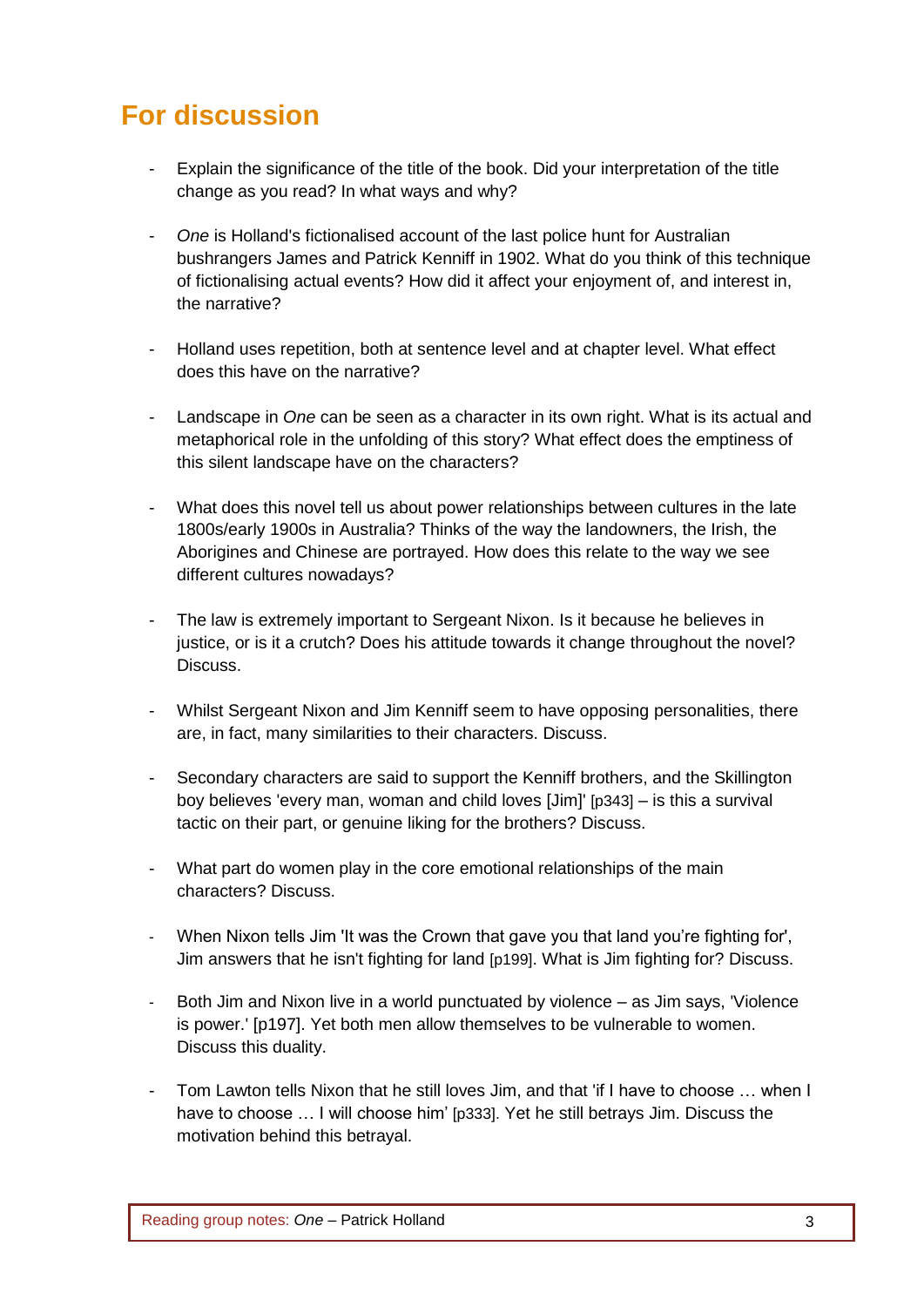- What do you make of King Edward? Discuss his character in terms of his behaviour, motivation, intelligence, language use, and his relationship with other characters.
- In the end, Nixon says he should have killed the Kenniff brothers or let them run. [p363]. Why? Discuss.
- Is 'justice' realised in this novel? Discuss.
- What are the religious references in this novel, and how do they affect the narrative?
- How do the relationships between the characters shift and realign as the novel progresses? Does it change anything fundamental in the characters? In the narrative? Discuss.
- Australian bushranger/settlement stories have their counterparts in the gaucho literature of Argentina, American Westerns, and more recently, in post-apocalyptic stories [where, after a major catastrophe, a society struggles to rebuild a civilisation, and is depicted in a manner similar to the settlement/frontier/gaucho stories]. Does *One* reinforce or resist this genre? Discuss, using other novels or films to support your argument.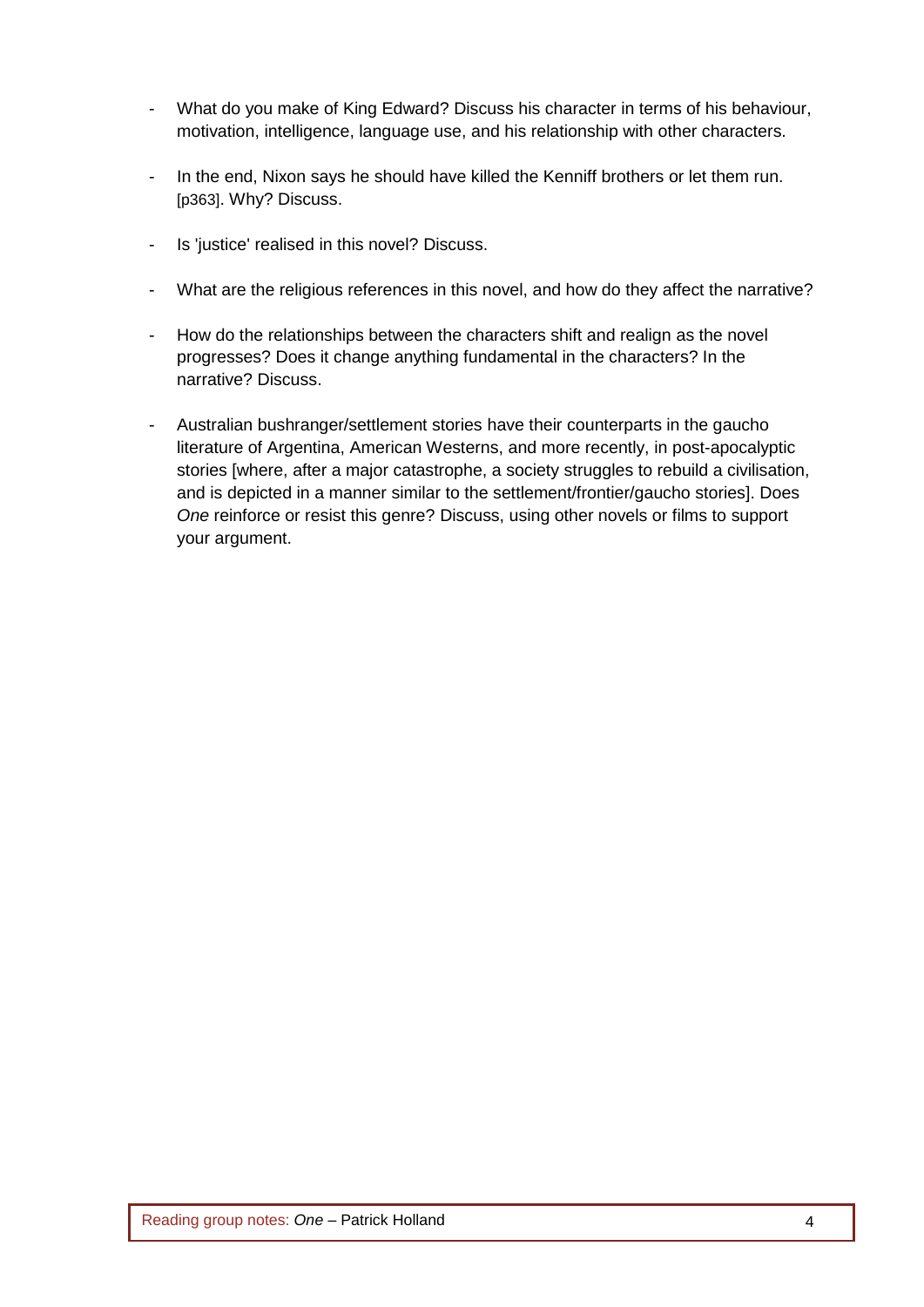#### **Suggested reading**

*For Whom the Bell Tolls –* Ernest Hemingway [Charles Scribner's Sons, 1940]

*Wuthering Heights –* Emily Brontë [Thomas Cautley Newby, 1847]

*Snow Country –* Yasunari Kawabata [Penguin Books Ltd, 2011 (1956)]

*Haiku –* Matsuo Bashō [State University of NY Press, 2004]

*Game* – Trevor Shearston [Allen & Unwin, 2013]

*Our Sunshine* – Robert Drewe [Pan MacMillan, 1991]

*The Border Trilogy: All the Pretty Horses* (1992), *The Crossing* (1994), *Cities of the Plain* [1998] – Cormac McCarthy (Vintage Books).

*Blood Meridian* – Cormac McCarthy [Random House, 1985]

*The Burial* – Courtney Collins [Allen & Unwin, 2012]

*Gould's Book of Fish* – Richard Flanagan [Picador, 2002]

*True History of the Kelly Gang* – Peter Carey [UQP, 2000]

*The Ox-Bow Incident* – Walter Van Tilburg Clark [Random House, 1940]

#### **Suggested viewing**

*The Assassination of Jesse James by the Coward Robert Ford* – [Director: Andrew Dominik, 2007]

*The Proposition* – [Director: John Hillcoat, 2005]

*Tony Takitani* – [Director: Jun Ichikawa, 2005]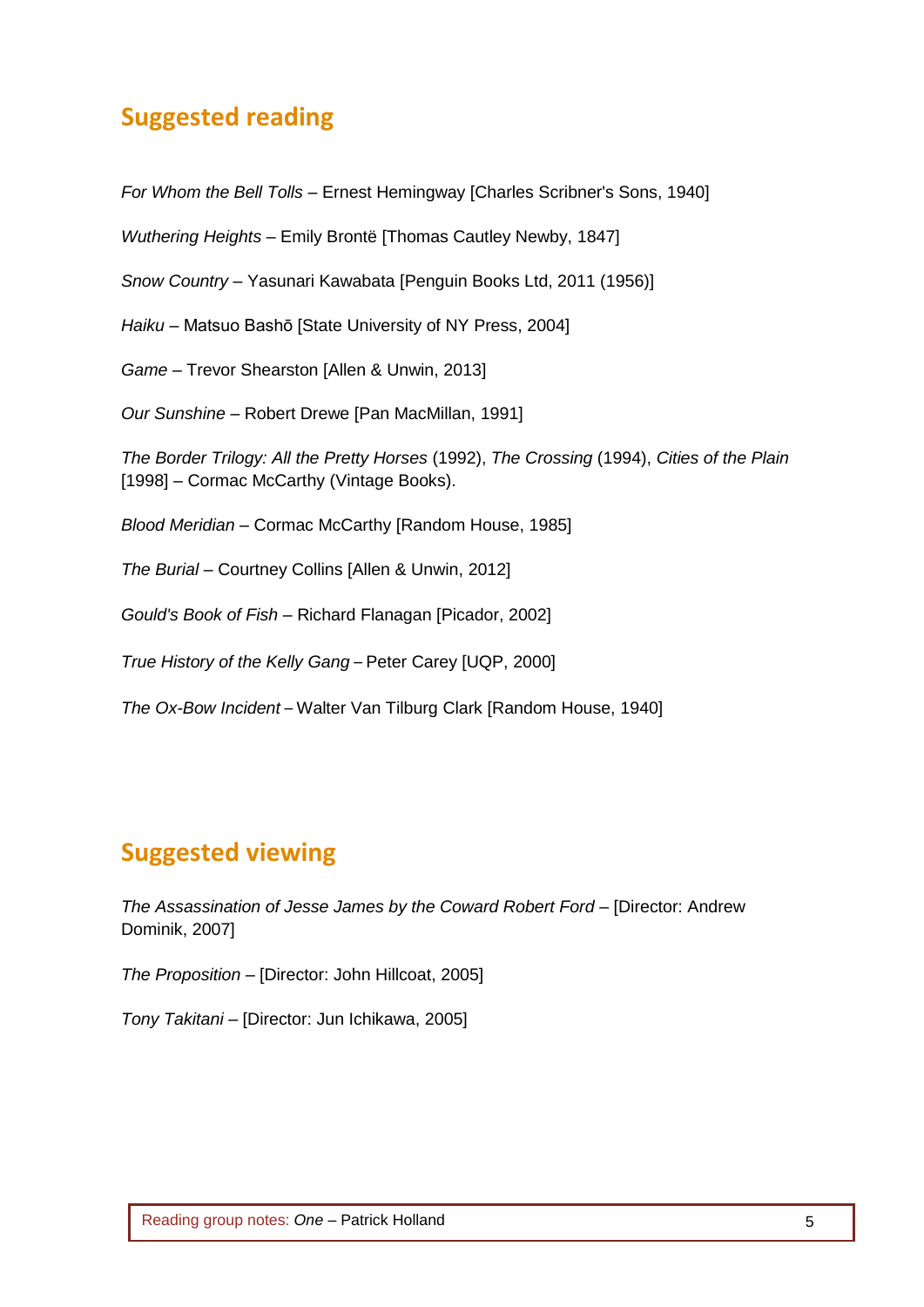## **Suggested listening**

*Lamentate* – Arvo Pärt

*Cantus* – Arvo Pärt

*Für Alina* – Arvo Pärt

*Horses* – The Dirty Three

*White Lunar* – Warren Ellis & Nick Cave

*4@18* – John Broaddus

*Cascade* – William Basinski

*Cello Suites* – Bach

*Xerxes* – Handel [especially *Largo*]